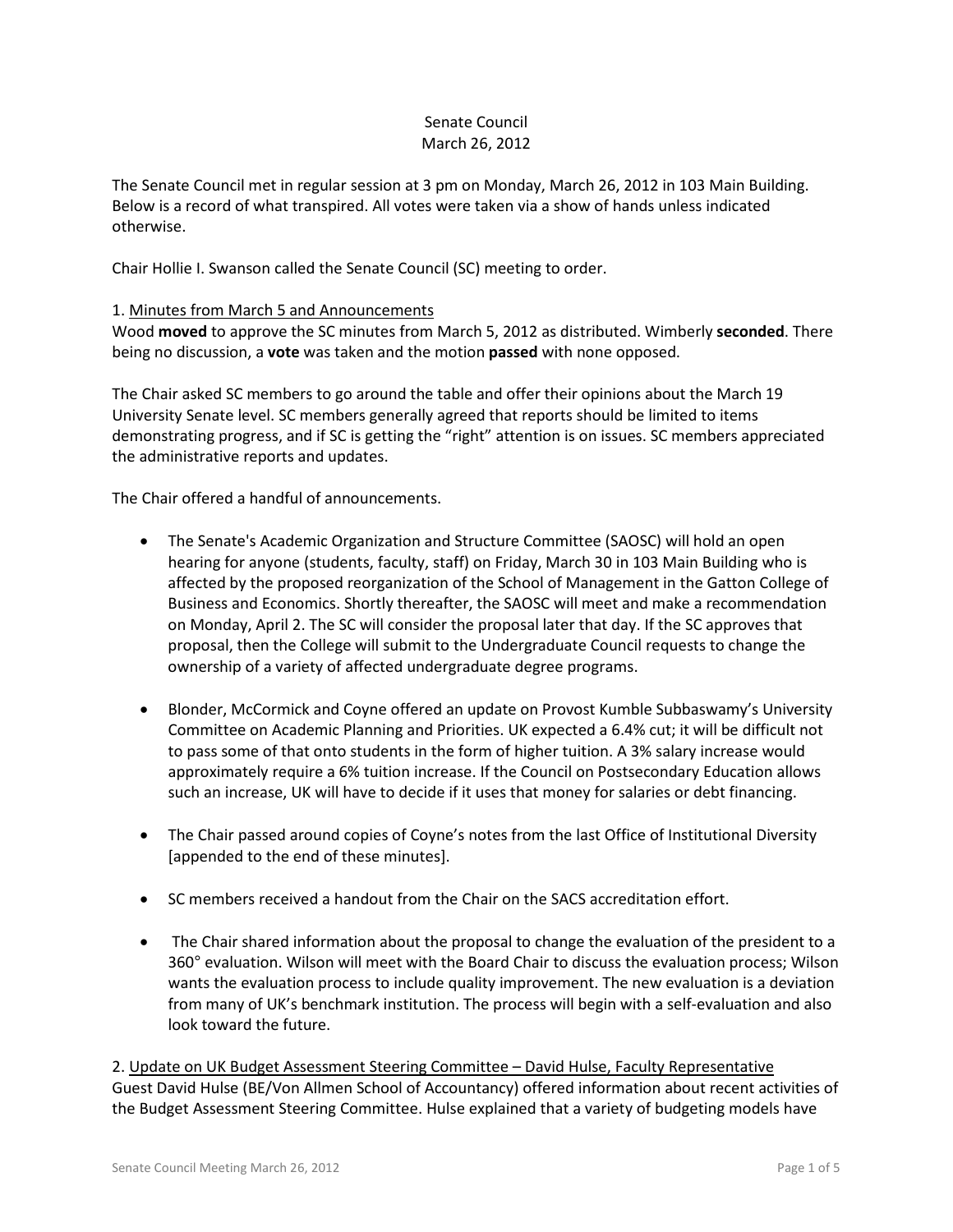been offered, including zero-based budgeting, incentive budgeting and performance-based budgeting. SC members asked for more information about opportunities for faculty feedback. The offered a variety of comments, including those listed below.

- The committee should consider unintended consequences, including how to best educate constituents on the complexity of the situation such that that their input can be effective?
- The current process inhibits units from creativity.
- The current budget process is so complex that it is difficult to offer input into possible changes.

SC members agreed to discuss the matter further via the SC listserv.

## 3. Old Business

a. Action Items

b. Senate's Rules and Elections Committee: Proposed Revisions to *Senate Rules 3.3.2* ("Procedures Governing Creation, Consolidation, Transfer, Discontinuation, or Significant Reduction of an Academic Program or Educational Unit"

Guest Davy Jones explained the proposed changes to SC members and participated in the discussion.

SC members agreed to add an additional item (a new number four) in the list of the Senate's duties, at the beginning of *SR 3.3.2.1*. Also, a reference to the Governing Regulations in number three was corrected. [Underline formatting denotes added text.]

1) approves for transmittal to the Board of Trustees, through the Provost/President, proposals to create or close degree-granting academic programs, (GR IV.C.2),

(2) is responsible for all other decisions on the academic status or content of academic programs (GR IV.C.2; GR IV.C.3)

(3) must be consulted for its recommendation on proposals concerning the University's academic organization (GR IV.C.5; GR VII),

(4) may opt to advice to the Provost and President on matters concerning physical facilities, personnel and other resources when these may affect the attainment of educational objectives (GR IV.C.6)

Wood **moved** that the SC recommend that the Senate approve the proposed changes to *Senate Rules 3.3.2*, including the correction in the preamble to the *GR* reference in number three and the new number four in the. Wasilkowski **seconded**. A **vote** was taken and the motion **passed** with one abstaining.

c. Request for Nonstandard Calendar for One-Year Master's in Public Administration Guests Jeannine Blackwell (dean of the Graduate School) and William Hoyt (director, Martin School of Public Policy and Administration) explained the proposal for a one-year Master's in Public Administration (MPA). The Martin School will offer an identical curriculum in the one-year MPA with the exception of the time frame changes. The traditional MPA will still be offered. The proposal will follow the model and style of the one-year Masters in Business Administration. Part of the proposal includes a requirement that a student take six credits during the four-week session. [*Senate Rules5.2.2* states that the maximum allowable load to be carried during any summer term/session for undergraduate students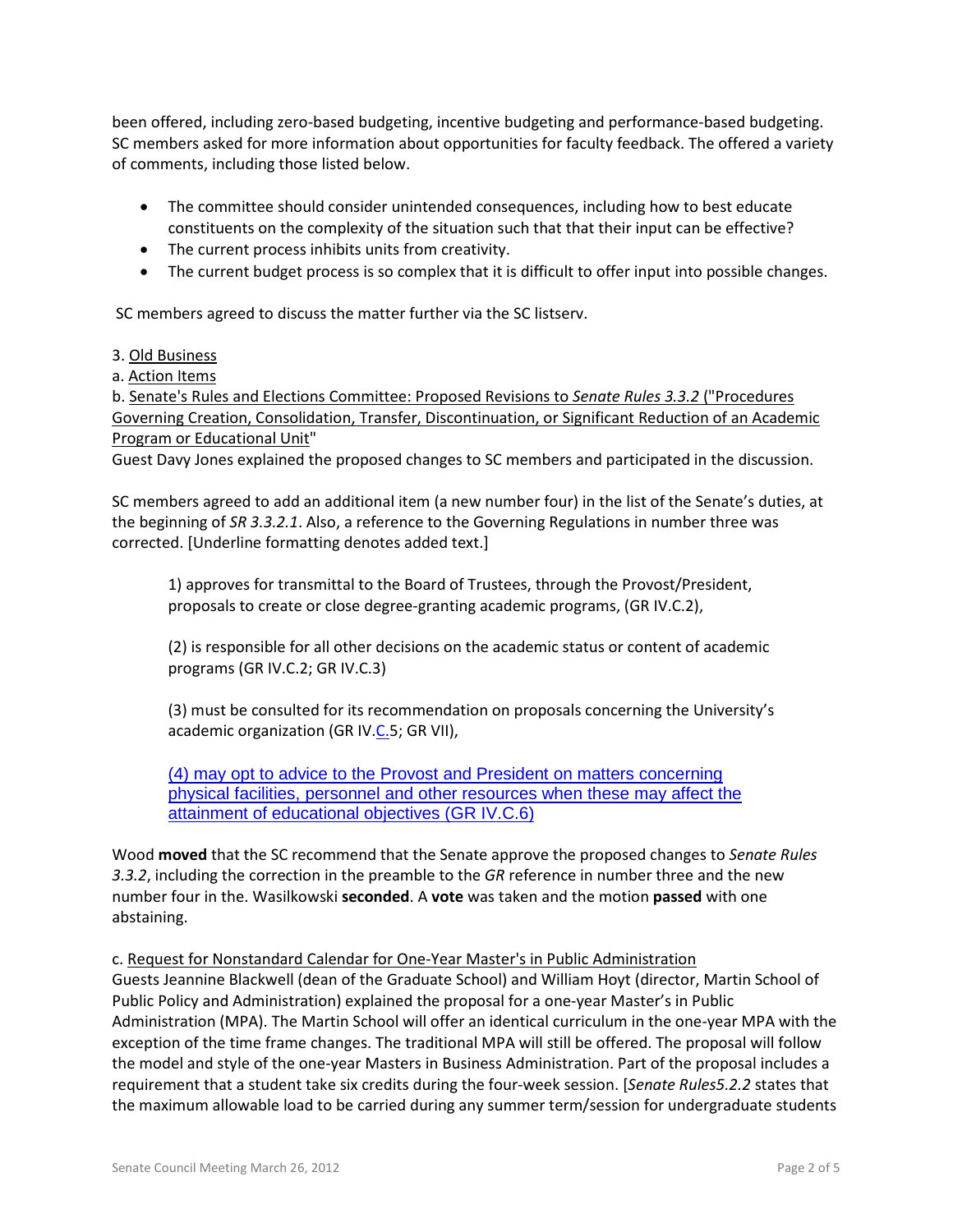… shall be nine (9) credit hours in the eight-week summer session and four (4) credits in the four-week term, but under no circumstances no more than 13 credits during the summer term and summer session.]

Dean Blackwell added that a variance was being requested and that the Southern Association for the Accreditation of Colleges and Schools (SACS) allowed it as long as there is a justifiable plan of delivery with a sound argument. It is also a calendar issue, because of the timing of the courses.

SC members discussed the proposal. Afterwards, Brion **moved** to offer a one-time waiver to teach two, three-credit hour courses in a four week period, rather than the proposed six-week term for summer 2012, reverting to a six-week term in future years. Wasilkowski **seconded**. A **vote** was taken and the motion **passed** with four in favor, three against and one abstaining.

## 4. Committee Reports

a. Senate's Academic Programs Committee (SAPC) - Andrew Hippisley, Chair

i. Proposed New Graduate Certificate in School Technology Leadership

Guest and SAPC Chair Andrew Hippisley said that the **motion** from the SAPC was to recommend that the University Senate approve the establishment of a new Graduate Certificate in School Technology Leadership, in the Department of Education Leadership Studies, within the College of Education.

There was brief discussion. A **vote** was taken and the motion **passed** with none opposed.

## ii. Proposed New BS in Human Health Sciences

Hippisley said that the **motion** from the SAPC was to recommend that the University Senate approve, for submission to the Board of Trustees, the establishment of a new BS in Human Health Sciences, in the Division of Health Sciences Education and Research, in the Department of Clinical Sciences within the College of Health Sciences.

SC members asked a few questions. There was brief discussion. A **vote** was taken and the motion **passed** with six in favor and three abstaining.

## iii. Proposed New Master of Arts in Arts Administration

Hippisley said that the **motion** from the SAPC was to recommend that the University Senate approve, for submission to the Board of Trustees, the establishment of a new MA in Arts Administration, in the Department of Theatre, within the College of Fine Arts. Hippisley commented that the SAPC gave the proposal a high priority. There was brief discussion.

There was brief discussion. A **vote** was taken and the motion **passed** with none opposed and one abstaining.

# 5. Request from Student to Graduate with Telecommunications Degree (As Opposed to Graduating with Newly Changed Name of "Media Arts and Studies")

SC members discussed the student's request. Wood **moved** that on behalf of the University Senate, the SC determines that because the student was admitted under a Telecommunications degree, the Telecommunications name should be on the student's diploma and transcript, per the request. Wasilkowski **seconded**. A **vote** was taken and the motion **passed** with none opposed.

## 6. Proposed Changes to *Governing Regulations* (endorsement)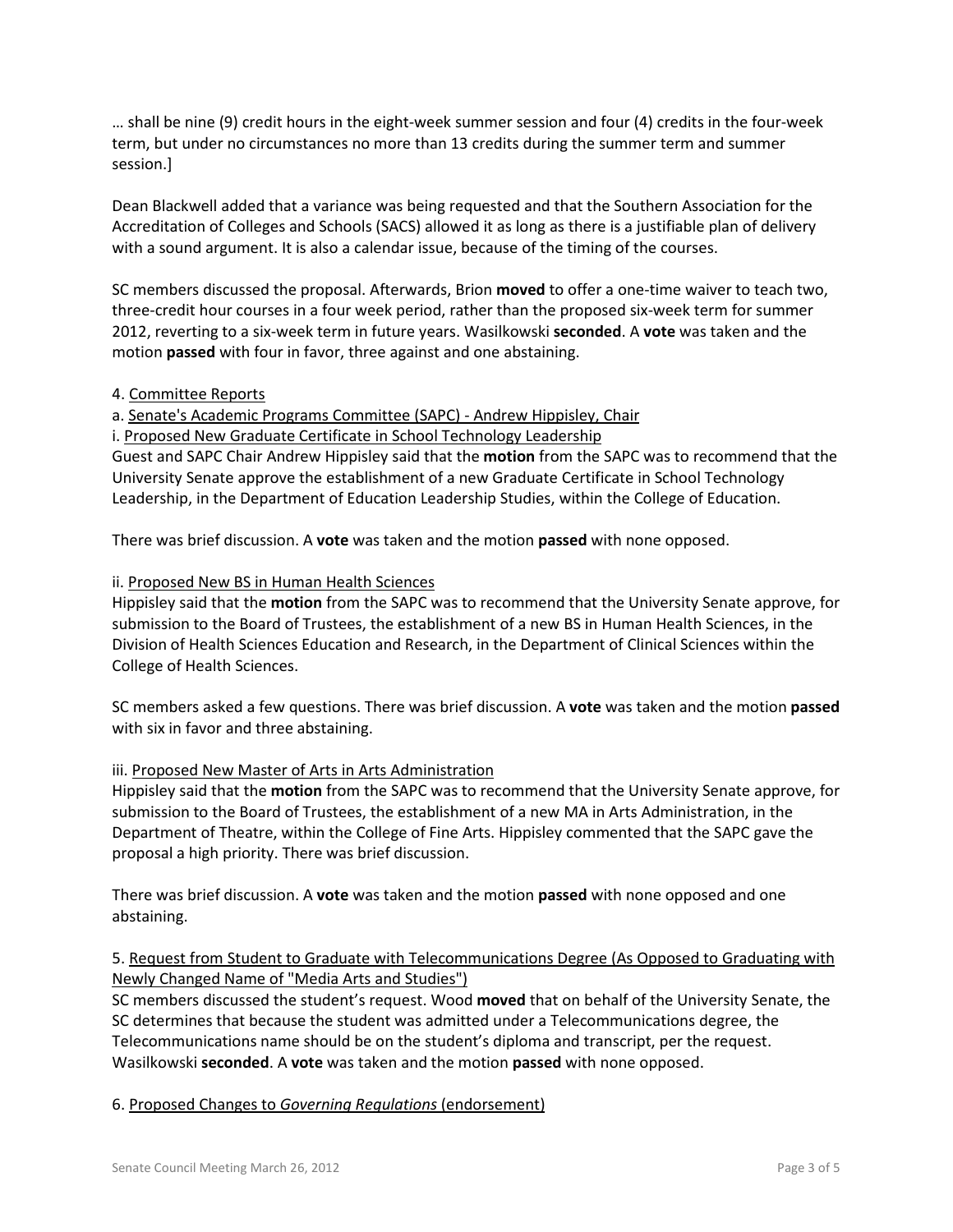The Chair introduced Guest Marcy Deaton, associate legal counsel, who explained the proposed changes to *Governing Regulations I* ("The University of Kentucky); *Governing Regulation III* ("The President of the University"); *Governing Regulation IV* ("The University Senate"); *Governing Regulation VII* ("University Organization"); *Governing Regulation VIII* ("University Appointments"); *Governing Regulation IX* ("Reviews of Organizational Units and Chief Administrative Officers"); *Governing Regulation XII* ("University of Kentucky Development Council"); and *Governing Regulation XIII* ("University Regulations"). She used a formal summary to help explain the changes. She noted that SC members reviewed the changes to *Governing Regulations I* and *Governing Regulations IV* at an earlier meeting.

There was brief discussion. It was determined that the footnote in *Governing Regulations IV.B* (*GR IV.B*) regarding SC members remaining members of the University Senate for the duration of their SC term had been inadvertently removed; those present agreed that it was simple matter to put the language back. Provost's Liaison Greissman added his thanks for Voro and Wilson's assistance in the revision process.

Wood **moved** to endorse the proposed changes *Governing Regulations I* ("The University of Kentucky); *Governing Regulation III* ("The President of the University"); *Governing Regulation IV* ("The University Senate"); *Governing Regulation VII* ("University Organization"); *Governing Regulation VIII* ("University Appointments"); *Governing Regulation IX* ("Reviews of Organizational Units and Chief Administrative Officers"); *Governing Regulation XII* ("University of Kentucky Development Council"); and *Governing Regulation XIII* ("University Regulations"), with the addition of the changes to *GR IV.B*. Wasilkowski **seconded**. There being no further discussion, a **vote** was taken and the motion **passed** with none opposed.

## 7. Provost Kumble Subbaswamy

Provost Subbaswamy talked about recent discussion in the University Committee on Academic Planning and Priorities (UCAPP). UK's state allocation will decrease by 6.4%. The Council on Postsecondary Education will set the amount of tuition increases during the third week of April. The Board of Trustees will make a final decision on the tuition increase. Salary increases for everyone may not be the best policy, but increases for lower-wage employees is one idea. UK needs to address the issue of its facilities, but so far the legislature has not indicated a willingness for UK to do its own bonding.

SC members also discussed other aspects of the budget. A 1% salary increase for faculty and staff requires \$3 million. There were other comments.

A motion to adjourn was made at 5:22 pm.

Respectfully submitted by Hollie I. Swanson, Senate Council Chair

SC members present: Debra Anderson, Gail Brion, Mark Coyne, Alison Davis, Liz Debski, Katherine McCormick, Hollie Swanson, Greg Wasilkowski, John Wilson, Mary Ellen Wimberly and Connie Wood.

Provost's Liaison present: Richard Greissman.

Invited guests present: Justin Bathon, Jeanine Blackwell, Lee Blonder, Lars Björk, Lynda Brown-Wright, Michael Braun, J. S. Butler, William Hoyt, Marcy Deaton, David Hulse, Davy Jones, Rachel Shane and Sharon Stewart.